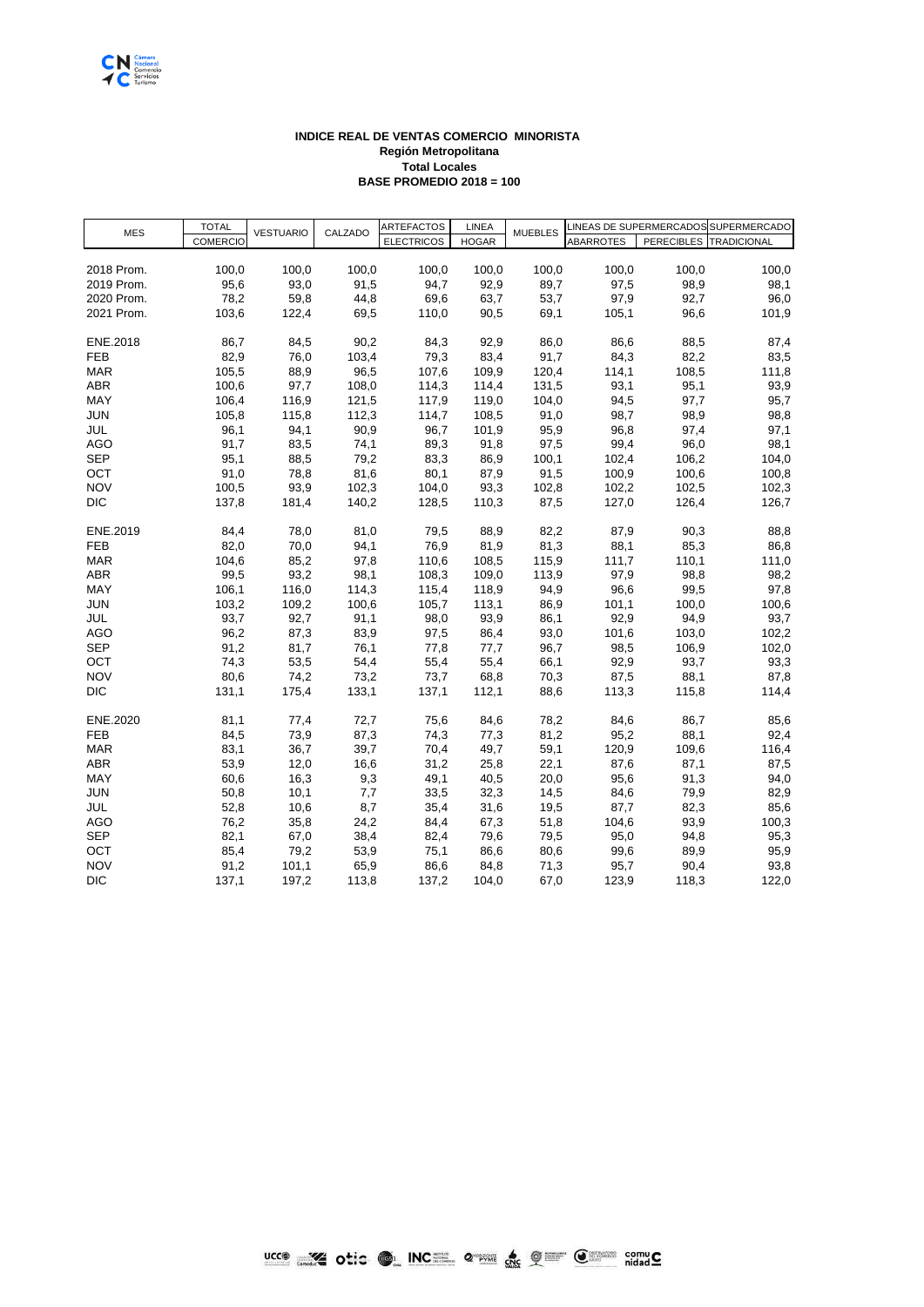

| <b>MES</b> | <b>TOTAL</b>    | <b>VESTUARIO</b> | CALZADO | <b>ARTEFACTOS</b> | <b>LINEA</b> | <b>MUEBLES</b> | LINEAS DE SUPERMERCADOS SUPERMERCADO |                   |                    |
|------------|-----------------|------------------|---------|-------------------|--------------|----------------|--------------------------------------|-------------------|--------------------|
|            | <b>COMERCIO</b> |                  |         | <b>ELECTRICOS</b> | <b>HOGAR</b> |                | <b>ABARROTES</b>                     | <b>PERECIBLES</b> | <b>TRADICIONAL</b> |
|            |                 |                  |         |                   |              |                |                                      |                   |                    |
| ENE.2021   | 85,4            | 77,0             | 45,8    | 95,2              | 94,2         | 71,5           | 94,0                                 | 88,9              | 92,2               |
| <b>FEB</b> | 85,1            | 85,7             | 52,8    | 95,0              | 92,4         | 74,6           | 89,2                                 | 82,9              | 86,8               |
| <b>MAR</b> | 85,6            | 57,3             | 38,2    | 90,6              | 75,1         | 66,9           | 107,3                                | 100,6             | 104,8              |
| <b>ABR</b> | 59,6            | 23,2             | 9,8     | 58,5              | 37,6         | 27,7           | 87,2                                 | 83,9              | 86,2               |
| MAY        | 104,6           | 117,5            | 51,5    | 127,5             | 118,5        | 65,7           | 105,0                                | 96,1              | 101,5              |
| <b>JUN</b> | 83,9            | 66,3             | 34,2    | 94,0              | 65,2         | 41,8           | 102,6                                | 94,3              | 99,5               |
| JUL        | 118,9           | 166,3            | 91,8    | 141,0             | 111,4        | 73,5           | 102,4                                | 95,4              | 99,8               |
| <b>AGO</b> | 115,3           | 147,7            | 84,1    | 130,7             | 109,3        | 91,9           | 106,2                                | 99,1              | 103,7              |
| <b>SEP</b> | 109,1           | 134,7            | 85,4    | 109,5             | 91,0         | 84,4           | 105,2                                | 102,8             | 104,9              |
| OCT        | 114,6           | 142,2            | 93,9    | 102,7             | 92,0         | 88,6           | 116,9                                | 106,2             | 113,0              |
| <b>NOV</b> | 111,9           | 150,7            | 96,4    | 113,7             | 84,0         | 75,1           | 110,0                                | 88,8              | 101,4              |
| <b>DIC</b> | 169,1           | 299,9            | 149,7   | 161,2             | 115,2        | 67,1           | 135,0                                | 120,4             | 129,5              |
| ENE.2022   | 87,7            | 87,7             | 58,1    | 90,4              | 81,8         | 60,5           | 98,3                                 | 85,5              | 93,3               |
| <b>FEB</b> | 85,1            | 88,5             | 67,5    | 82,4              | 69,0         | 53,8           | 97,9                                 | 78,4              | 89,9               |
| <b>MAR</b> | 97,3            | 99,4             | 65,4    | 104,9             | 77,8         | 65,3           | 110,3                                | 89,8              | 102,0              |
| ABR        | 98,8            | 122,2            | 73,0    | 97,0              | 89,8         | 70,9           | 104,3                                | 82,3              | 95,3               |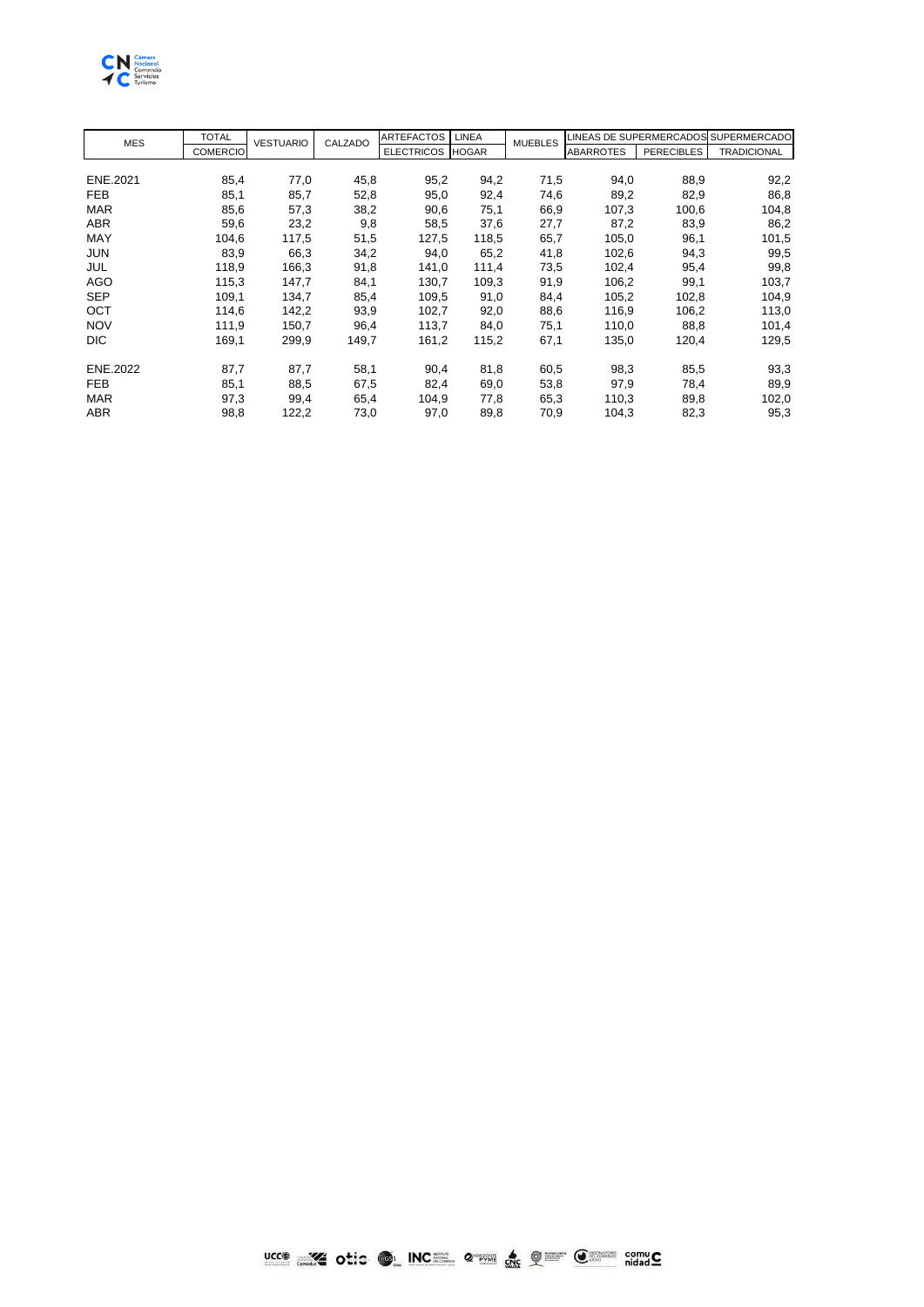

## **VARIACIÓN ANUAL (%)**

| <b>MES</b>     | <b>TOTAL</b>    | <b>VESTUARIO</b> | CALZADO | <b>ARTEFACTOS</b> | LINEA        | <b>MUEBLES</b> |                  |                   | LINEAS DE SUPERMERCADOS SUPERMERCADO |
|----------------|-----------------|------------------|---------|-------------------|--------------|----------------|------------------|-------------------|--------------------------------------|
|                | <b>COMERCIO</b> |                  |         | <b>ELECTRICOS</b> | <b>HOGAR</b> |                | <b>ABARROTES</b> | <b>PERECIBLES</b> | <b>TRADICIONAL</b>                   |
|                |                 |                  |         |                   |              |                |                  |                   |                                      |
| Var. 2019/2018 | $-4.4$          | $-7,0$           | $-8,5$  | $-5,3$            | $-7,1$       | $-10,3$        | $-2,5$           | $-1,1$            | $-1,9$                               |
| Var. 2020/2019 | $-18.1$         | $-35,8$          | $-51,0$ | $-26,5$           | $-31,5$      | $-40,1$        | 0,4              | $-6,3$            | $-2,1$                               |
| Var. 2021/2020 | 32,4            | 104,7            | 54,9    | 58,0              | 42,1         | 28,5           | 7,3              | 4,2               | 6,2                                  |
|                |                 |                  |         |                   |              |                |                  |                   |                                      |
| ENE.2019/2018  | $-2,6$          | -7.7             | $-10,2$ | $-5,7$            | $-4,3$       | $-4,4$         | 1,5              | 2,0               | 1,5                                  |
| <b>FEB</b>     | $-1,1$          | $-7,8$           | $-9,0$  | $-3,0$            | $-1,7$       | $-11,3$        | 4,5              | 3,8               | 4,0                                  |
| <b>MAR</b>     | $-0.8$          | $-4,2$           | 1,4     | 2,8               | -1,3         | $-3,8$         | $-2,1$           | 1,4               | $-0,7$                               |
| <b>ABR</b>     | $-1,1$          | $-4,5$           | $-9,2$  | $-5,3$            | $-4,7$       | $-13,4$        | 5,2              | 4,0               | 4,7                                  |
| <b>MAY</b>     | $-0,3$          | $-0,8$           | $-5,9$  | $-2,1$            | $-0,1$       | $-8,8$         | 2,3              | 1,9               | 2,1                                  |
| <b>JUN</b>     | $-2,4$          | $-5,8$           | $-10,4$ | $-7,8$            | 4,2          | $-4,6$         | 2,4              | 1,2               | 1,9                                  |
| JUL            | $-2,4$          | $-1,4$           | 0,2     | 1,4               | $-7,8$       | $-10,2$        | $-4,0$           | $-2,6$            | $-3,5$                               |
| AGO            | 4,9             | 4,5              | 13,2    | 9,2               | $-5,9$       | $-4,6$         | 2,2              | 7,3               | 4,3                                  |
| <b>SEP</b>     | $-4,1$          | $-7,7$           | $-3,8$  | $-6,6$            | $-10,6$      | $-3,5$         | $-3,8$           | 0,7               | $-2,0$                               |
| ОСТ            | $-18,4$         | $-32,1$          | $-33,3$ | $-30,9$           | $-36,9$      | $-27,7$        | $-8,0$           | $-6,9$            | $-7,5$                               |
| <b>NOV</b>     | $-19.8$         | $-20,9$          | $-28,5$ | $-29,1$           | $-26,3$      | $-31,6$        | $-14,4$          | $-14,0$           | $-14,1$                              |
| <b>DIC</b>     | $-4,8$          | $-3,3$           | $-5,0$  | 6,8               | 1,7          | 1,3            | $-10,8$          | $-8,4$            | $-9,7$                               |
|                |                 |                  |         |                   |              |                |                  |                   |                                      |
| ENE.2020/2019  | $-3,9$          | $-0,7$           | $-10,2$ | $-4,9$            | $-4,8$       | $-4,9$         | $-3,7$           | $-4,0$            | $-3,6$                               |
| <b>FEB</b>     | 3,0             | 5,5              | $-7,2$  | $-3,5$            | $-5,6$       | $-0,2$         | 8,1              | 3,3               | 6,4                                  |
| <b>MAR</b>     | $-20,6$         | $-56,9$          | $-59,4$ | $-36,3$           | $-54,2$      | $-49,0$        | 8,2              | $-0,5$            | 4,9                                  |
| <b>ABR</b>     | $-45,9$         | $-87,2$          | $-83,0$ | $-71,2$           | $-76,4$      | $-80,6$        | $-10,5$          | $-11,9$           | $-10,9$                              |
| MAY            | $-42,8$         | $-85,9$          | $-91,8$ | $-57,4$           | $-65,9$      | $-78,9$        | $-1,1$           | $-8,2$            | $-3,9$                               |
| <b>JUN</b>     | $-50,7$         | $-90,7$          | $-92,3$ | $-68,3$           | $-71,4$      | $-83,3$        | $-16,3$          | $-20,1$           | $-17,7$                              |
| JUL            | $-43,6$         | $-88,6$          | $-90,4$ | $-63,9$           | $-66,3$      | $-77,3$        | $-5,7$           | $-13,2$           | $-8,6$                               |
| <b>AGO</b>     | $-20,8$         | $-59,0$          | $-71,1$ | $-13,5$           | $-22.1$      | $-44,4$        | 2,9              | $-8,9$            | $-1,9$                               |
| <b>SEP</b>     | $-10,0$         | $-18,0$          | $-49,6$ | 6,0               | 2,4          | $-17,8$        | $-3,5$           | $-11,4$           | -6,5                                 |
| OCT            | 15,0            | 48,1             | $-0.9$  | 35,6              | 56,2         | 22,0           |                  | $-4,0$            | 2,8                                  |
| <b>NOV</b>     |                 |                  |         |                   |              |                | 7,3              |                   |                                      |
|                | 13,2            | 36,3             | $-10,0$ | 17,5              | 23,3         | 1,3            | 9,3              | 2,6               | 6,8                                  |
| <b>DIC</b>     | 4,6             | 12,4             | $-14,6$ | 0,1               | $-7,3$       | $-24,3$        | 9,3              | 2,1               | 6,6                                  |
|                |                 |                  |         |                   |              |                |                  |                   |                                      |
| ENE.2021/2020  | 5,3             | $-0.6$           | $-37,0$ | 26,0              | 11,3         | $-8,5$         | 11,1             | 2,6               | 7,8                                  |
| <b>FEB</b>     | 0,7             | 16,0             | $-39,5$ | 27,9              | 19,5         | $-8,1$         | $-6,3$           | $-5,9$            | $-6,1$                               |
| <b>MAR</b>     | 3,0             | 56,2             | $-3,8$  | 28,7              | 51,1         | 13,3           | $-11,3$          | $-8,2$            | $-10,0$                              |
| ABR            | 10,7            | 93,7             | $-40,9$ | 87,7              | 45,8         | 25,1           | $-0,5$           | $-3,6$            | $-1,5$                               |
| MAY            | 72,5            | 620,9            | 453,1   | 159,4             | 192,6        | 228,2          | 9,8              | 5,2               | 8,0                                  |
| JUN            | 65,0            | 554,6            | 341,9   | 180,7             | 102,0        | 188,4          | 21,2             | 18,0              | 20,1                                 |
| JUL            | 125,1           | 1466,9           | 954,0   | 298,3             | 252,3        | 276,7          | 16,8             | 15,9              | 16,5                                 |
| AGO            | 51,3            | 312,7            | 247,3   | 54,9              | 62,5         | 77,5           | 1,6              | 5,6               | 3,3                                  |
| <b>SEPT</b>    | 32,8            | 101,0            | 122,6   | 32,8              | 14,4         | 6,2            | 10,7             | 8,5               | 10,1                                 |
| OCT            | 34,2            | 79,6             | 74,4    | 36,7              | 6,2          | 9,9            | 17,3             | 18,1              | 17,8                                 |
| <b>NOV</b>     | 22,8            | 49,1             | 46,3    | 31,3              | $-0,9$       | 5,3            | 15,0             | $-1,8$            | 8,1                                  |
| <b>DIC</b>     | 23,4            | 52,1             | 31,6    | 17,4              | 10,8         | 0,1            | 9,0              | 1,8               | 6,2                                  |
|                |                 |                  |         |                   |              |                |                  |                   |                                      |
| ENE.2022/2021  | 2,7             | 13,9             | 26,9    | $-5,0$            | $-13,2$      | $-15,4$        | 4,6              | $-3,8$            | 1,2                                  |
| <b>FEB</b>     | 0,0             | 3,2              | 27,8    | $-13,2$           | $-25,3$      | $-27,8$        | 9,7              | $-5,5$            | 3,6                                  |
| <b>MAR</b>     | 13,7            | 73,4             | 71,1    | 15,7              | 3,6          | $-2,4$         | 2,8              | $-10,7$           | $-2,6$                               |
| <b>ABR</b>     | 65,7            | 426,7            | 641,7   | 65,8              | 139,2        | 156,0          | 19,6             | $-1,9$            | 10,5                                 |